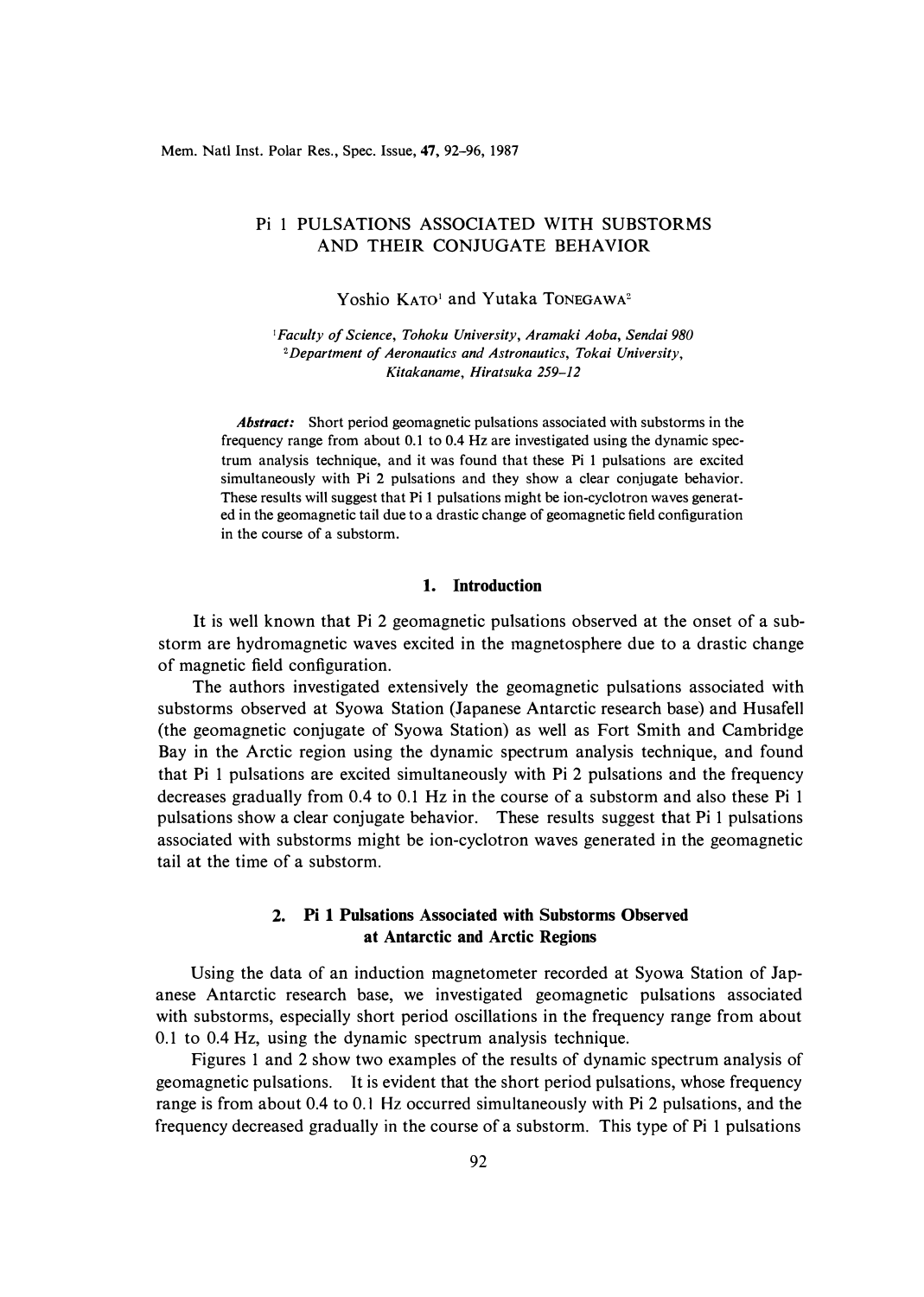

 $0.0 - 0.5$  Hz.

 $0.5$ 

 $(mHz)$ 

FREQUENCY

 $(Hz)$ 

FREQUENCY

dh/dt In [/s]

Fig. 2. Another example of dynamic spectrum of Pi 1 pulsations associated with substorm observed at Syowa Station.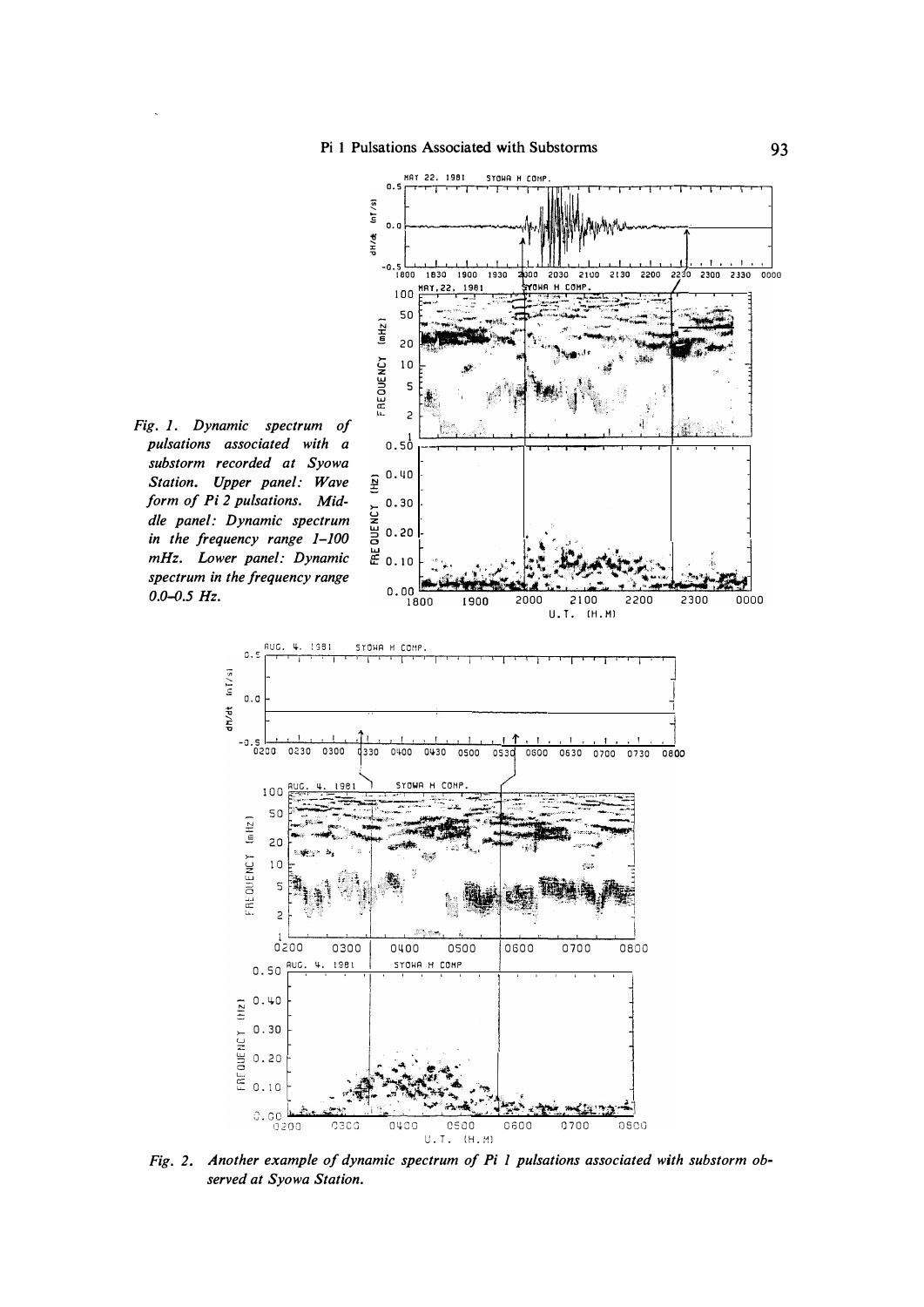

Fig. 3. Dynamic spectrum of Pi 1 pulsations associated with a substorm observed at Fort Smith. Upper panel shows the ordinary magnetometer record at Baker lake, while lower panel shows the dynamic spectrum of Pi 1 pulsations associated with a substorm. It is evident that the frequency of Pi 1 pulsations is higher at onset time of the substorm and gradually decreases during the substorm.

Fig. 4. Dynamic spectrum of Pi 1 pulsations associated with a substorm observed at Cambridge Bay.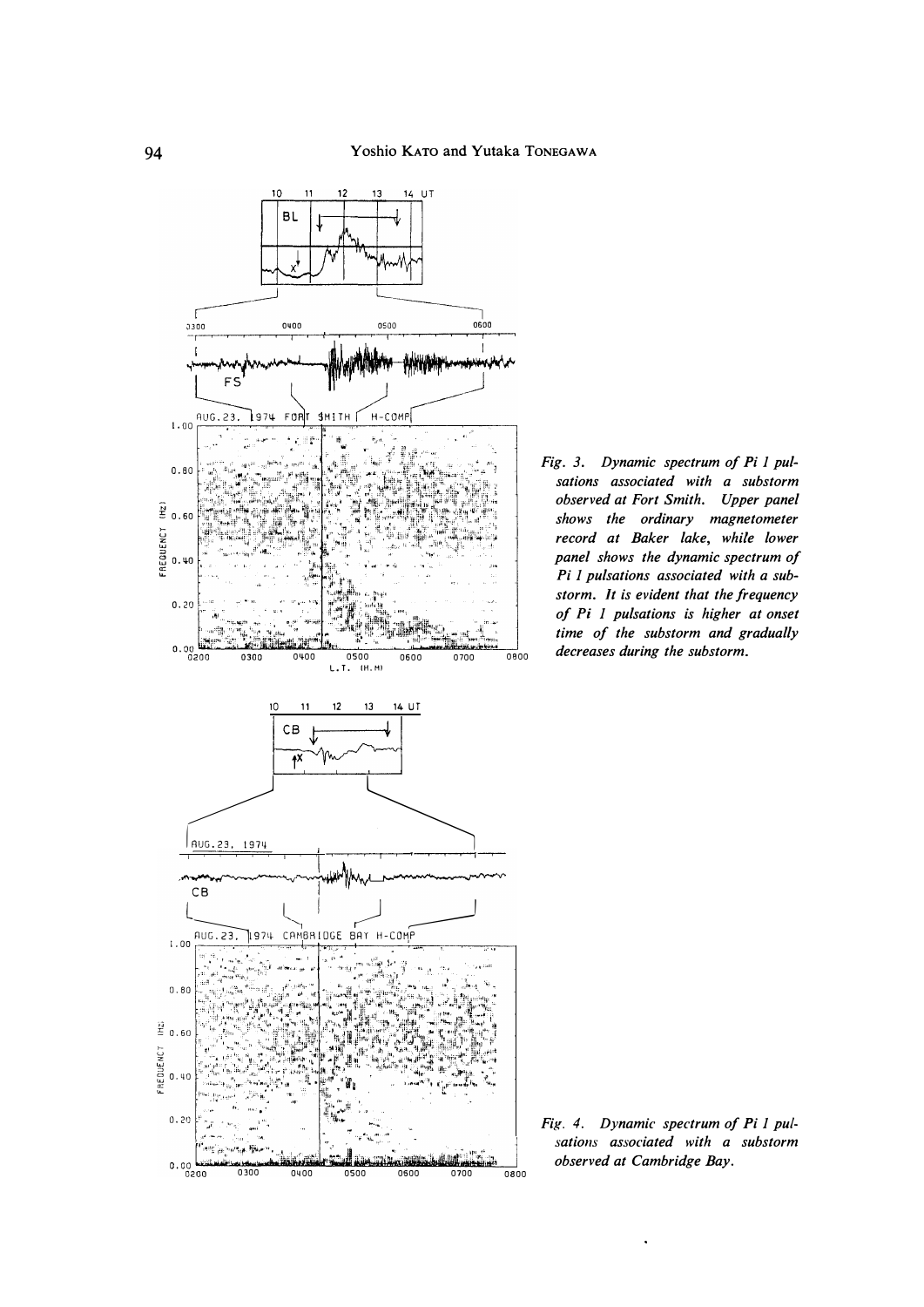is always associated with a substorm activity without exception.

Figures 3 and 4 show also Pi 1 pulsations associated with substorms observed at Fort Smith and Cambridge Bay in the Arctic region. It is clearly demonstrated again that the frequency changes from 0.4 to 0.1 Hz during the course of a substorm.

From this analysis, it is concluded that the frequency changes of Pi 1 pulsations from about 0.4 to 0.1 Hz during a substorm are one of the most essential character of substorm.

#### Conjugate Behavior of Pi 1 Pulsations Associated with 3. **Substorms**

Figure 5 shows the dynamic spectrum of Pi 1 pulsation associated with a substorm observed at Syowa Station and at Husafell, the geomagnetic conjugate point of Syowa Station.

It is very clear that Pi 1 pulsation associated with a substorm has a clear conjugate behavior. These characteristics are observed for almost all substorm observed at these two stations.



Fig. 5. Conjugate behavior of Pi 1 pulsations associated with a substorm observed at Syowa Station in Antarctica and Husafell in Iceland.